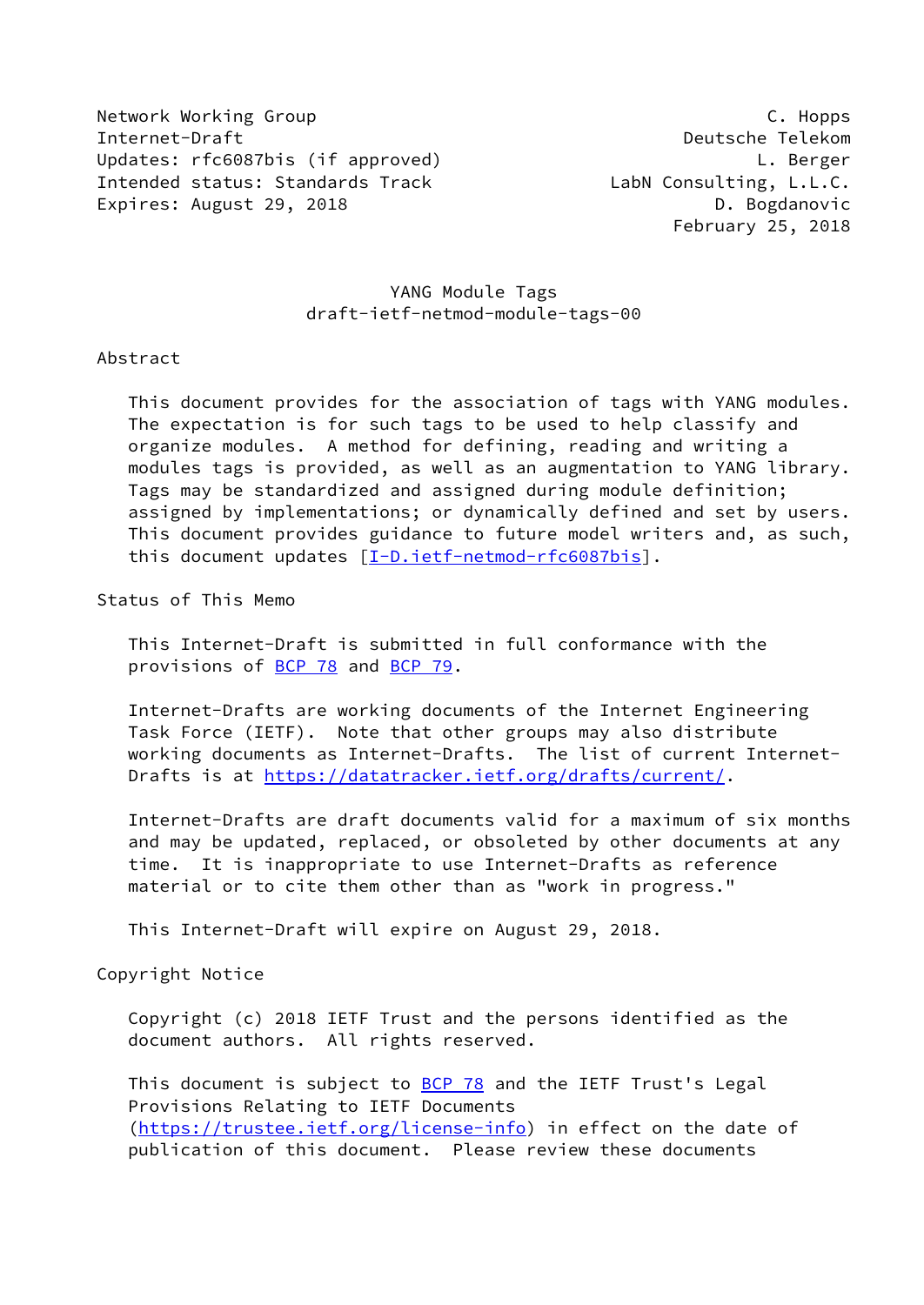Hopps, et al. **Expires August 29, 2018** [Page 1]

<span id="page-1-1"></span>Internet-Draft TANG Module Tags Tebruary 2018

 carefully, as they describe your rights and restrictions with respect to this document. Code Components extracted from this document must include Simplified BSD License text as described in Section 4.e of the Trust Legal Provisions and are provided without warranty as described in the Simplified BSD License.

Table of Contents

| 1.                                                                                                                                                                                                                                                                                                                                                                                                                                                             | $\overline{2}$  |
|----------------------------------------------------------------------------------------------------------------------------------------------------------------------------------------------------------------------------------------------------------------------------------------------------------------------------------------------------------------------------------------------------------------------------------------------------------------|-----------------|
| Conventions Used in This Document<br>2.                                                                                                                                                                                                                                                                                                                                                                                                                        | $\overline{3}$  |
| 3.                                                                                                                                                                                                                                                                                                                                                                                                                                                             |                 |
| 4.                                                                                                                                                                                                                                                                                                                                                                                                                                                             | $\frac{3}{3}$   |
| 4.1.                                                                                                                                                                                                                                                                                                                                                                                                                                                           | $\overline{3}$  |
|                                                                                                                                                                                                                                                                                                                                                                                                                                                                | $\overline{3}$  |
| 4.3.                                                                                                                                                                                                                                                                                                                                                                                                                                                           | $\overline{4}$  |
| 4.4.                                                                                                                                                                                                                                                                                                                                                                                                                                                           | $\overline{4}$  |
|                                                                                                                                                                                                                                                                                                                                                                                                                                                                | $\overline{4}$  |
| Module Definition Association<br>5.1.                                                                                                                                                                                                                                                                                                                                                                                                                          | $\overline{4}$  |
| Implementation Association<br>5.2.                                                                                                                                                                                                                                                                                                                                                                                                                             | $\overline{4}$  |
| $5.3$ . Administrative Tagging                                                                                                                                                                                                                                                                                                                                                                                                                                 | $\overline{4}$  |
| $5.3.1$ . Resetting Tags                                                                                                                                                                                                                                                                                                                                                                                                                                       | $\overline{5}$  |
|                                                                                                                                                                                                                                                                                                                                                                                                                                                                | $\overline{5}$  |
| 6.1.                                                                                                                                                                                                                                                                                                                                                                                                                                                           | $\overline{5}$  |
|                                                                                                                                                                                                                                                                                                                                                                                                                                                                | $rac{5}{7}$     |
|                                                                                                                                                                                                                                                                                                                                                                                                                                                                |                 |
| $7.1$ . Library Augmentation Module                                                                                                                                                                                                                                                                                                                                                                                                                            | $\underline{8}$ |
|                                                                                                                                                                                                                                                                                                                                                                                                                                                                | $\overline{a}$  |
| 9. Guidelines to Model Writers                                                                                                                                                                                                                                                                                                                                                                                                                                 | 9               |
| 9.1. Define Standard Tags                                                                                                                                                                                                                                                                                                                                                                                                                                      | 9               |
|                                                                                                                                                                                                                                                                                                                                                                                                                                                                | 10              |
| 10.1. YANG Module Tag Prefix Registry                                                                                                                                                                                                                                                                                                                                                                                                                          | 10              |
| 10.2. YANG Module IETF Tag Registry                                                                                                                                                                                                                                                                                                                                                                                                                            | 10              |
|                                                                                                                                                                                                                                                                                                                                                                                                                                                                | 12              |
| 11.1. Normative References                                                                                                                                                                                                                                                                                                                                                                                                                                     | 12              |
| 11.2. Informative References                                                                                                                                                                                                                                                                                                                                                                                                                                   | 12              |
| Authors' Addresses<br>$\mathbf{r}^{(i)} \cdot \mathbf{r}^{(i)} \cdot \mathbf{r}^{(i)} \cdot \mathbf{r}^{(i)} \cdot \mathbf{r}^{(i)} \cdot \mathbf{r}^{(i)} \cdot \mathbf{r}^{(i)} \cdot \mathbf{r}^{(i)} \cdot \mathbf{r}^{(i)} \cdot \mathbf{r}^{(i)} \cdot \mathbf{r}^{(i)} \cdot \mathbf{r}^{(i)} \cdot \mathbf{r}^{(i)} \cdot \mathbf{r}^{(i)} \cdot \mathbf{r}^{(i)} \cdot \mathbf{r}^{(i)} \cdot \mathbf{r}^{(i)} \cdot \mathbf{r}^{(i)} \cdot \mathbf{$ | 12              |
|                                                                                                                                                                                                                                                                                                                                                                                                                                                                |                 |

### <span id="page-1-0"></span>[1](#page-1-0). Introduction

 The use of tags for classification and organization is fairly ubiquitous not only within IETF protocols, but in the internet itself (e.g., #hashtags). Tags can be usefully standardized, but they can also serve as a non-standardized mechanism available for users to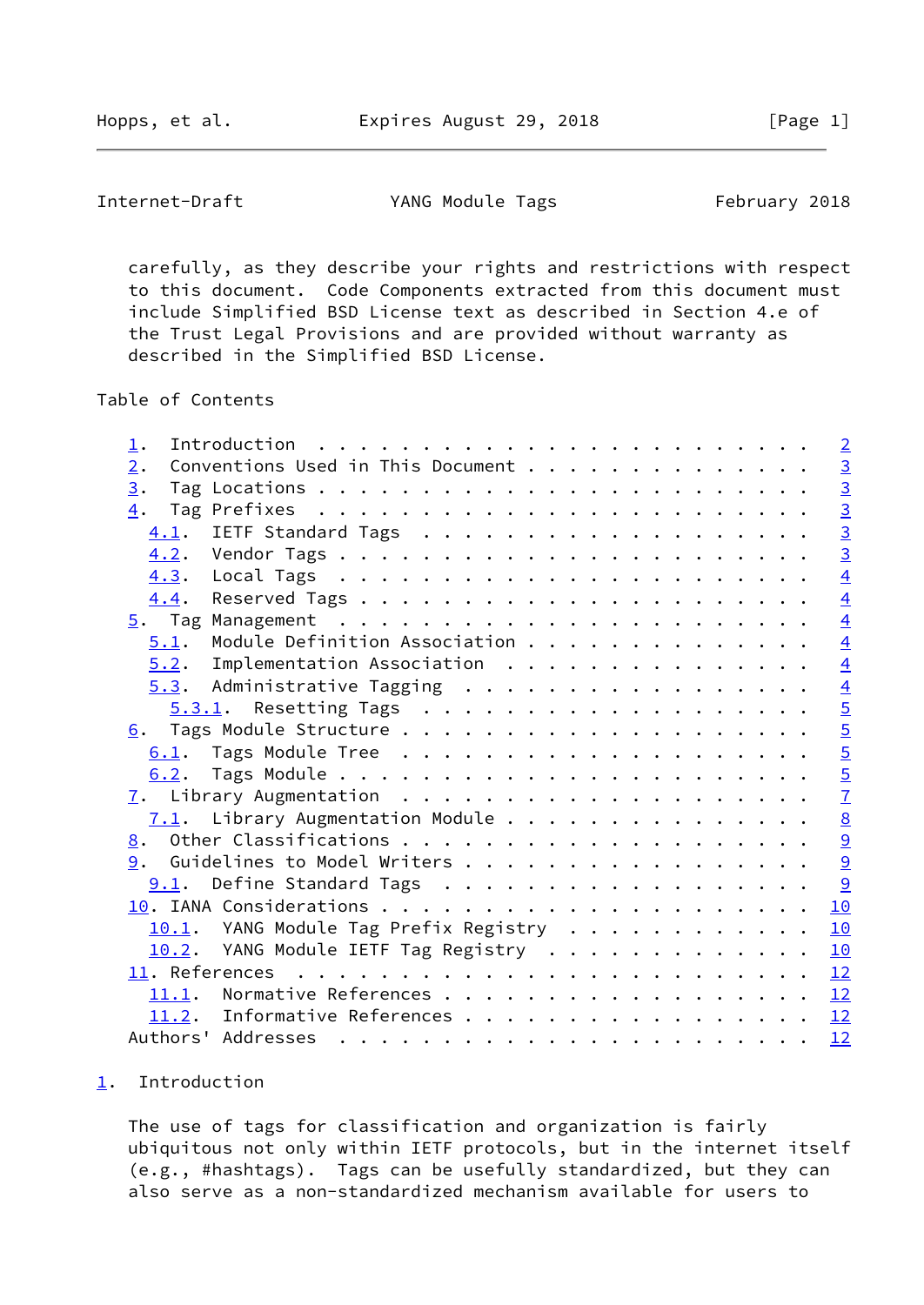define themselves. Our solution provides for both cases allowing for the most flexibility. In particular, tags may be standardized as well as assigned during module definition; assigned by implementations; or dynamically defined and set by users.

Hopps, et al. **Expires August 29, 2018** [Page 2]

<span id="page-2-1"></span>Internet-Draft TANG Module Tags February 2018

 This document defines two modules. The first module defines a list of module entries to allow for adding or removing of tags. It also defines an RPC to reset a modules tags to the original values. The second module defines an augmentation to YANG Library [[RFC7895](https://datatracker.ietf.org/doc/pdf/rfc7895)] to allow for reading a modules tags.

 This document also defines an IANA registry for tag prefixes as well as a set of globally assigned tags.

[Section 9](#page-9-2) provides guidelines for authors of YANG data models. This section updates [\[I-D.ietf-netmod-rfc6087bis\]](#page-12-0).

<span id="page-2-0"></span>[2](#page-2-0). Conventions Used in This Document

 The key words "MUST", "MUST NOT", "REQUIRED", "SHALL", "SHALL NOT", "SHOULD", "SHOULD NOT", "RECOMMENDED", "MAY", and "OPTIONAL" in this document are to be interpreted as described in [\[RFC2119](https://datatracker.ietf.org/doc/pdf/rfc2119)].

 Note that lower case versions of these key words are used in section [Section 9](#page-9-2) where guidance is provided to future document authors.

<span id="page-2-2"></span>[3](#page-2-2). Tag Locations

 Each module has only one logical tag list; however, that tag list may be accessed from multiple locations.

 We define two tag list locations. The first location is used for configuration and is a top level list of module entries where each entry contain the list of tags. The second read-only location is through the yang library under the module entry.

<span id="page-2-3"></span>[4](#page-2-3). Tag Prefixes

 All tags have a prefix indicating who owns their definition. An IANA registry is used to support standardizing tag prefixes. Currently 3 prefixes are defined with all others reserved.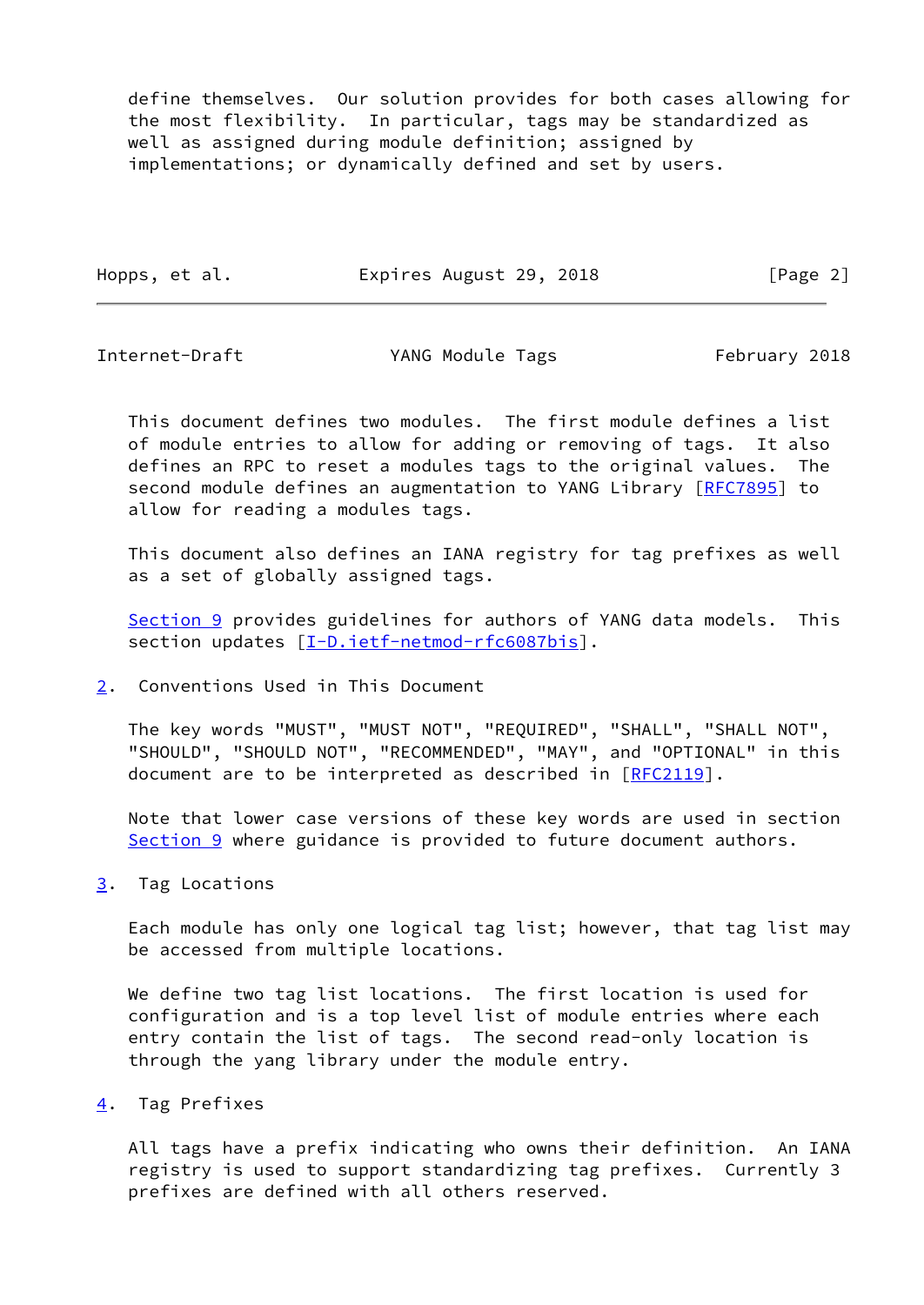#### <span id="page-3-0"></span>[4.1](#page-3-0). IETF Standard Tags

 An IETF standard tag is a tag that has the prefix "ietf:". All IETF standard tags are registered with IANA in a registry defined later in this document.

#### <span id="page-3-1"></span>[4.2](#page-3-1). Vendor Tags

 A vendor tag is a tag that has the prefix "vendor:". These tags are defined by the vendor that implements the module, and are not standardized; however, it is recommended that the vendor consider

|  | Hopps, et al. | Expires August 29, 2018 |  |  |  | [Page 3] |  |  |
|--|---------------|-------------------------|--|--|--|----------|--|--|
|--|---------------|-------------------------|--|--|--|----------|--|--|

<span id="page-3-3"></span>Internet-Draft YANG Module Tags February 2018

 including extra identification in the tag name to avoid collisions (e.g., vendor:super-duper-company:...).

#### <span id="page-3-2"></span>[4.3](#page-3-2). Local Tags

 A local tag is any tag that has the prefix "local:". These tags are defined by the local user/administrator and will never be standardized.

<span id="page-3-4"></span>[4.4](#page-3-4). Reserved Tags

 Any tag not starting with the prefix "ietf:", "vendor:" or "local:" is reserved for future standardization.

<span id="page-3-5"></span>[5](#page-3-5). Tag Management

 Tags can become associated with a module in a number of ways. Tags may be defined and associated at model design time, at implementation time, or via user administrative control. As the main consumer of tags are users, users may also remove any tag, no matter how the tag became associated with a module.

## <span id="page-3-6"></span>[5.1](#page-3-6). Module Definition Association

 A module definition SHOULD indicate a set of tags to be automatically added by the module implementer. These tags MUST be standard tags [\(Section 4.1](#page-3-0)). This does imply that new modules may also drive the addition of new standard tags to the IANA registry.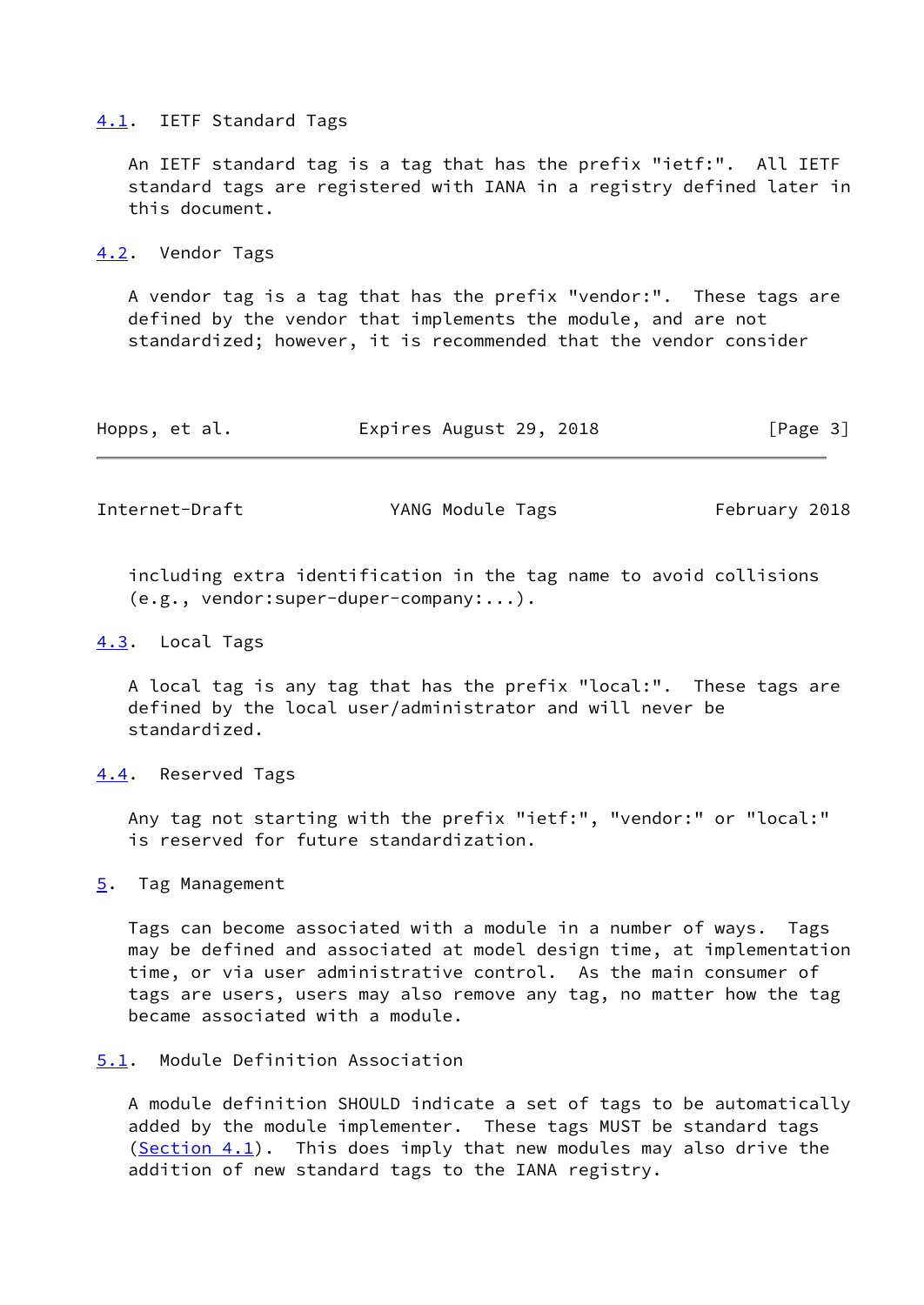#### <span id="page-4-0"></span>[5.2](#page-4-0). Implementation Association

 An implementation MAY include additional tags associated with a module. These tags may be standard or vendor specific tags.

<span id="page-4-1"></span>[5.3](#page-4-1). Administrative Tagging

 Tags of any kind can be assigned and removed with normal configuration mechanisms. Additionally we define an RPC to reset a module's tag list to the implementation default.

 Implementations MUST ensure that a modules tag list is consistent across any location from which the list is accessible. So if a user adds a tag through configuration that tag should also be seen when using the yang library augmentation.

 Implementations that do not support the reset rpc statement (whether at all, or just for a particular rpc or module) MUST respond with an

| Hopps, et al. | Expires August 29, 2018 | [Page 4] |  |
|---------------|-------------------------|----------|--|
|               |                         |          |  |

<span id="page-4-3"></span>Internet-Draft TANG Module Tags Tebruary 2018

 YANG transport protocol-appropriate rpc layer error when such a statement is received.

<span id="page-4-2"></span>[5.3.1](#page-4-2). Resetting Tags

 The "reset-tags" rpc statement is defined to reset a module's tag list to the implementation default, i.e. the tags that are present based on module definition and any that are added during implementation time. This rpc statement takes module identification information as input, and provides the list of tags that are present after the reset.

<span id="page-4-4"></span>[6](#page-4-4). Tags Module Structure

<span id="page-4-5"></span>[6.1](#page-4-5). Tags Module Tree

The tree associated with the tags module is:

 module: ietf-module-tags rpcs: +---x reset-tags +---w input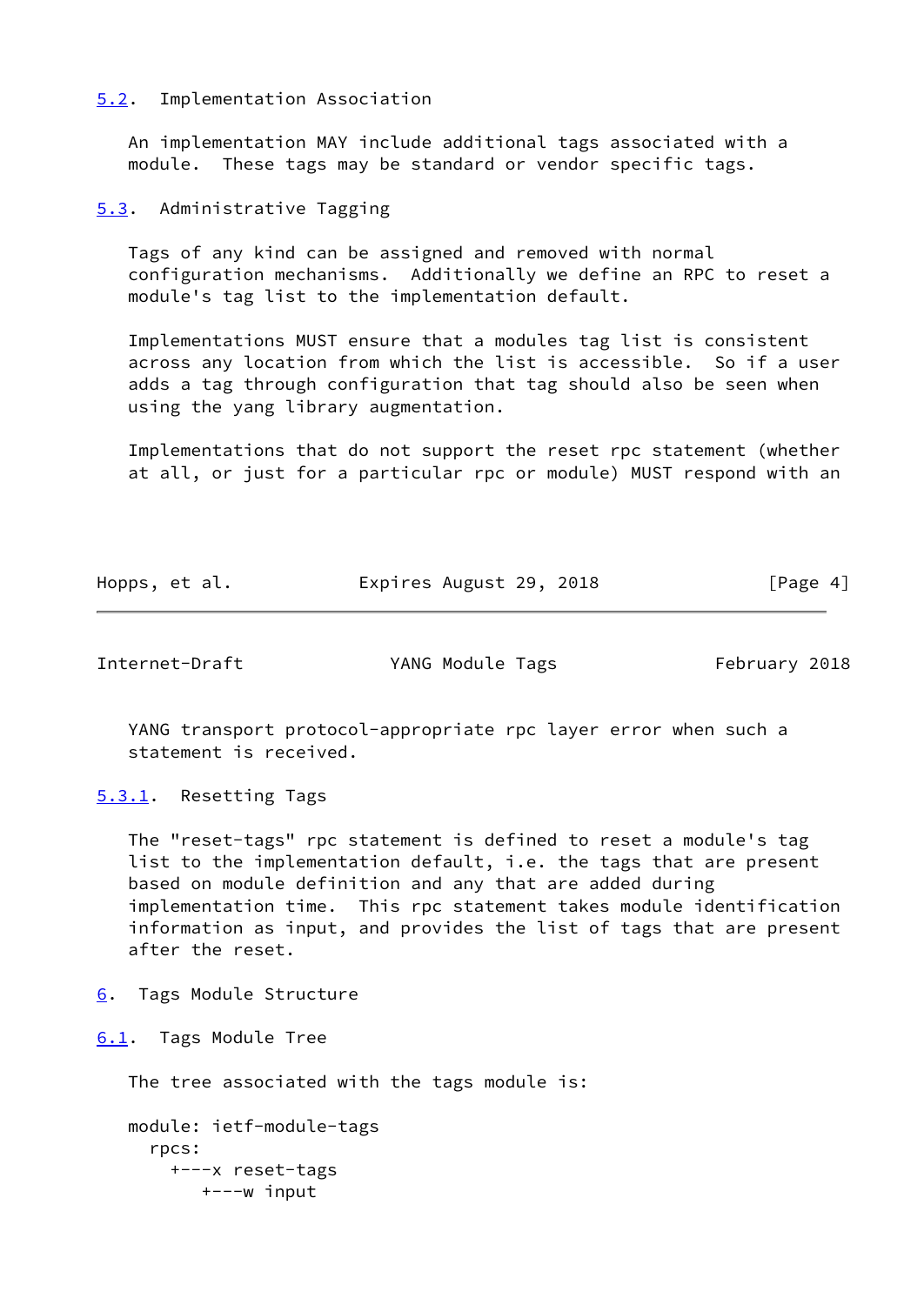```
 | +---w name yang:yang-identifier
             | +---w revision? union
           +--ro output
             +--ro tags* string
6.2. Tags Module
  <CODE BEGINS> file "ietf-module-tags@2017-10-25.yang"
  module ietf-module-tags {
    yang-version "1";
    namespace "urn:ietf:params:xml:ns:yang:ietf-module-tags";
    prefix "mtags";
    import ietf-yang-types {
      prefix yang;
     }
     import ietf-yang-library {
      prefix yanglib;
     }
     // meta
    organization "IETF NetMod Working Group (NetMod)";
    contact
       "NetMod Working Group - <netmod@ietf.org>";
Hopps, et al. Expires August 29, 2018 [Page 5]
Internet-Draft YANG Module Tags February 2018
    description
       "This module describes a tagging mechanism for yang module.
       Tags may be IANA assigned or privately defined types.";
     revision "2017-10-25" {
      description
         "Initial revision.";
      reference "TBD";
     }
     grouping module-tags {
      description
         "A grouping that may be used to classify a module.";
      leaf-list tags {
```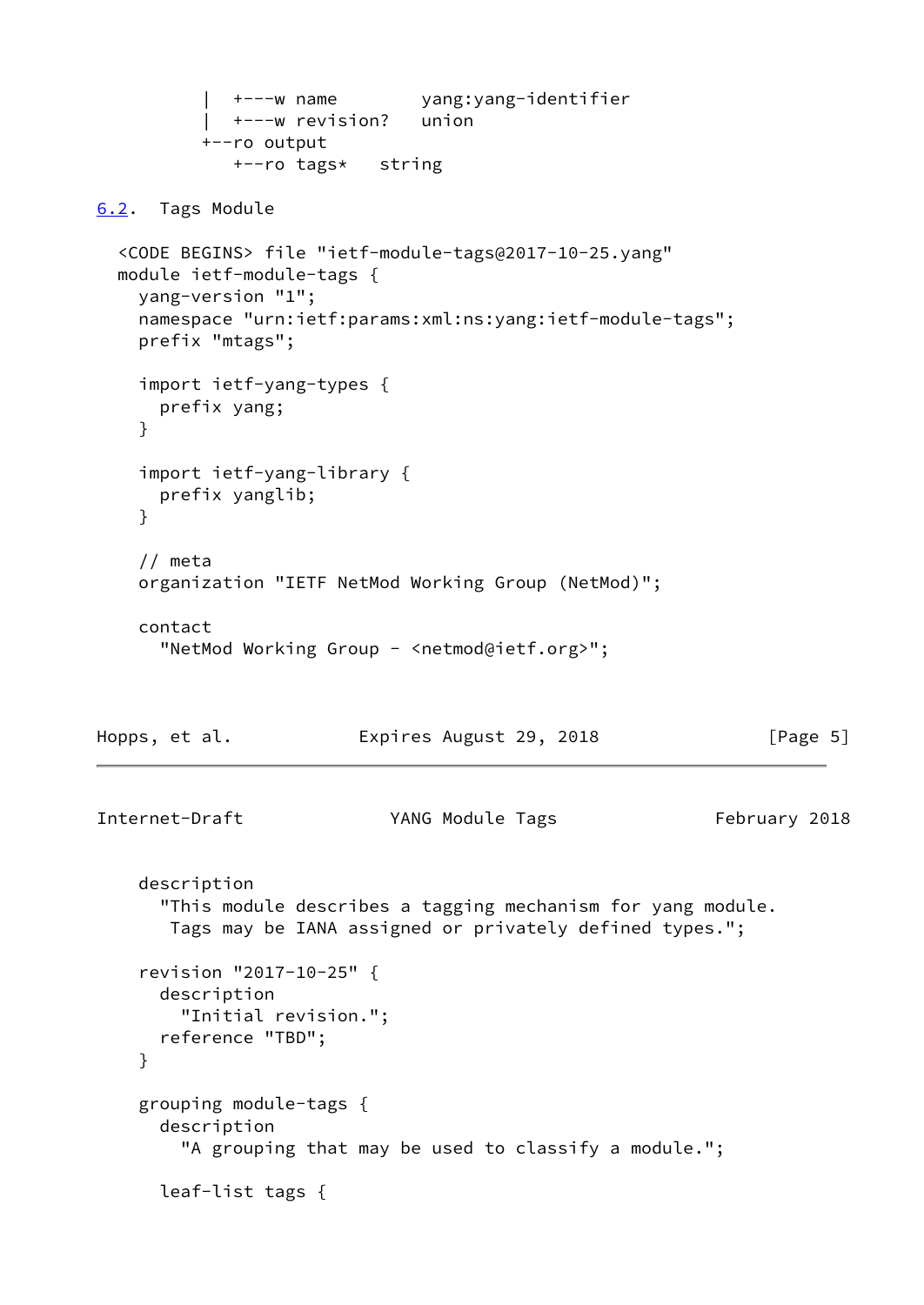```
 type string;
         description
           "The module associated tags. See the IANA 'YANG Module Tag
           Prefix' registry for reserved prefixes and the IANA 'YANG
           Module IETF Tag' registry for IETF standard tags";
      }
     }
     grouping yanglib-common-leafs {
       description
         "Common parameters for YANG modules and submodules.
          This definition extract from RFC7895 as it is defined as
          a grouping within a grouping.
         TBD is there a legal way to use a grouping defined within
          another grouping without using the parent? If so, should change
          to that.";
       leaf name {
         type yang:yang-identifier;
         mandatory true;
         description
           "The YANG module or submodule name.";
       }
       leaf revision {
        type union {
          type yanglib:revision-identifier;
           type string { length 0; }
         }
        mandatory true;
        description
           "The YANG module or submodule revision date.
Hopps, et al. Expires August 29, 2018 [Page 6]
Internet-Draft YANG Module Tags February 2018
           A zero-length string is used if no revision statement
            is present in the YANG module or submodule.";
       }
     }
     list module-tags {
       key "name revision";
       description
```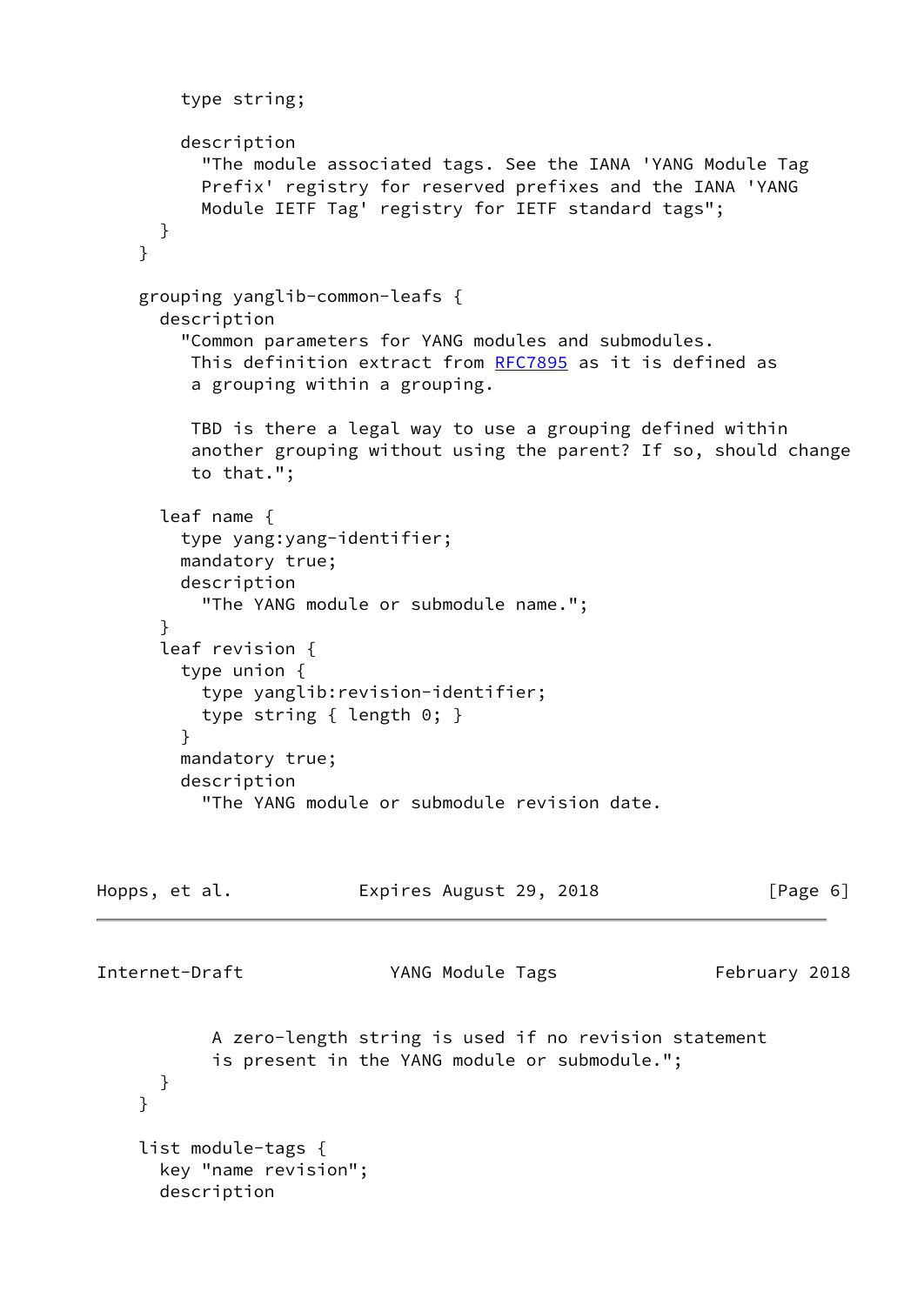```
 "A list of modules and their tags";
     uses yanglib-common-leafs; // uses yanglib:common-leafs;
     uses module-tags;
   }
   rpc reset-tags {
     description
       "Reset a list of tags for a given module to the list of module
        and implementation time defiend tags. It provides the list of
        tags associated with the module post reset.";
     input {
       uses yanglib-common-leafs; // uses yanglib:common-leafs;
     }
     output {
        uses module-tags;
     }
   }
 }
 <CODE ENDS>
```
<span id="page-7-0"></span>[7](#page-7-0). Library Augmentation

 A modules tags can also be read using the yang library [\[RFC7895](https://datatracker.ietf.org/doc/pdf/rfc7895)] if a server supports both YANG library and the augmentation defined below. If a server supports ietf-module-tags and the YANG library it SHOULD also support the ietf-library-tags module.

The tree associated with the defined augmentation is:

```
 module: ietf-library-tags
   augment /yanglib:modules-state/yanglib:module:
     +--ro tags* string
```
Hopps, et al. **Expires August 29, 2018** [Page 7]

<span id="page-7-1"></span>

<span id="page-7-2"></span>Internet-Draft TANG Module Tags Tebruary 2018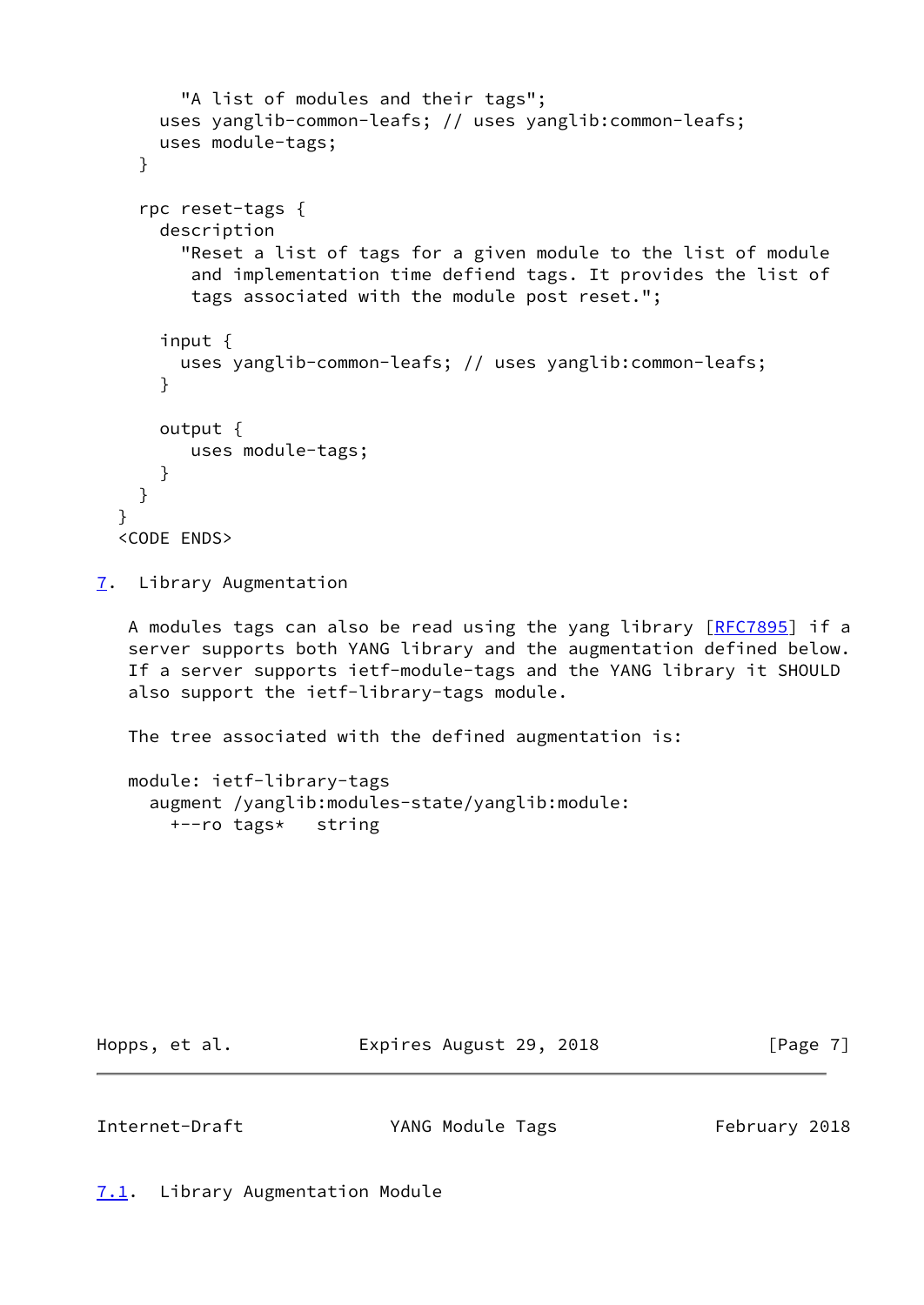```
 <CODE BEGINS> file "ietf-library-tags@2017-08-12.yang"
 module ietf-library-tags {
   // namespace
   namespace "urn:ietf:params:xml:ns:yang:ietf-library-tags";
   prefix ylibtags;
   import ietf-yang-library {
      prefix yanglib;
   }
   import ietf-module-tags {
     prefix mtags;
   }
   // meta
   organization "IETF NetMod Working Group (NetMod)";
   contact
       "NetMod Working Group - <netmod@ietf.org>";
   description
     "This module augments ietf-yang-library with searchable
     classfication tags. Tags may be IANA or privately defined
     types.";
   revision "2017-08-12" {
     description
       "Initial revision.";
     reference "RFC TBD";
   }
   augment "/yanglib:modules-state/yanglib:module" {
     description
       "The yang library structure is augmented with a module tags
        list. This allows operators to tag modules regardless of
       whether the modules included tag support or not";
     uses mtags:module-tags;
   }
 }
 <CODE ENDS>
```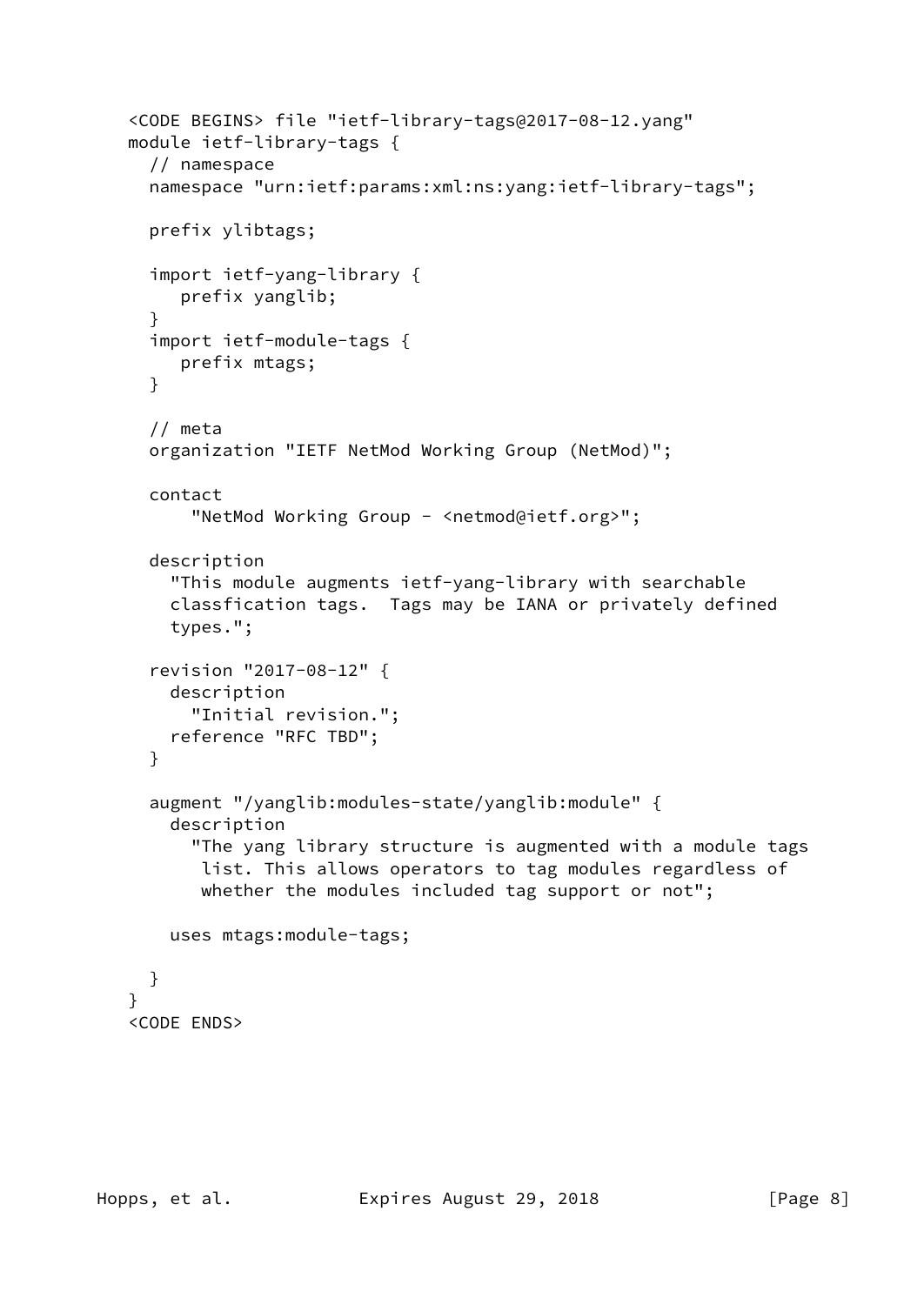<span id="page-9-1"></span>

Internet-Draft TANG Module Tags Tebruary 2018

<span id="page-9-0"></span>[8](#page-9-0). Other Classifications

 It's worth noting that a different yang module classification document exists [\[RFC8199](https://datatracker.ietf.org/doc/pdf/rfc8199)]. That document is classifying modules in only a logical manner and does not define tagging or any other mechanisms. It divides yang modules into 2 categories (service or element) and then into one of 3 origins: standard, vendor or user. It does provide a good way to discuss and identify modules in general. This document defines standard tags to support [\[RFC8199](https://datatracker.ietf.org/doc/pdf/rfc8199)] style classification.

<span id="page-9-2"></span>[9](#page-9-2). Guidelines to Model Writers

This section updates [\[I-D.ietf-netmod-rfc6087bis\]](#page-12-0).

<span id="page-9-3"></span>[9.1](#page-9-3). Define Standard Tags

 A module SHOULD indicate, in the description statement of the module, a set of tags that are to be associated with it. This description should also include the appropriate conformance statement or statements, using [[RFC2119](https://datatracker.ietf.org/doc/pdf/rfc2119)] language for each tag.

```
 module sample-module {
            ...
            description
              "[Text describing the module...]
              RFC<this document> TAGS:
              The following tags MUST be included by an implementation:
                    - ietf:some-required-tag:foo
                   - ...
              The following tags SHOULD be included by an implementation:
                   - ietf:some-recommended-tag:bar
                   - ...
              The following tags MAY be included by an implementation:
                   - ietf:some-optional-tag:baz
                    - ...
                ";
            ...
 }
```
 One SHOULD only include conformance text if there will be tags listed (i.e., there's no need to indicate an empty set).

The module writer may use existing standard tags, or use new tags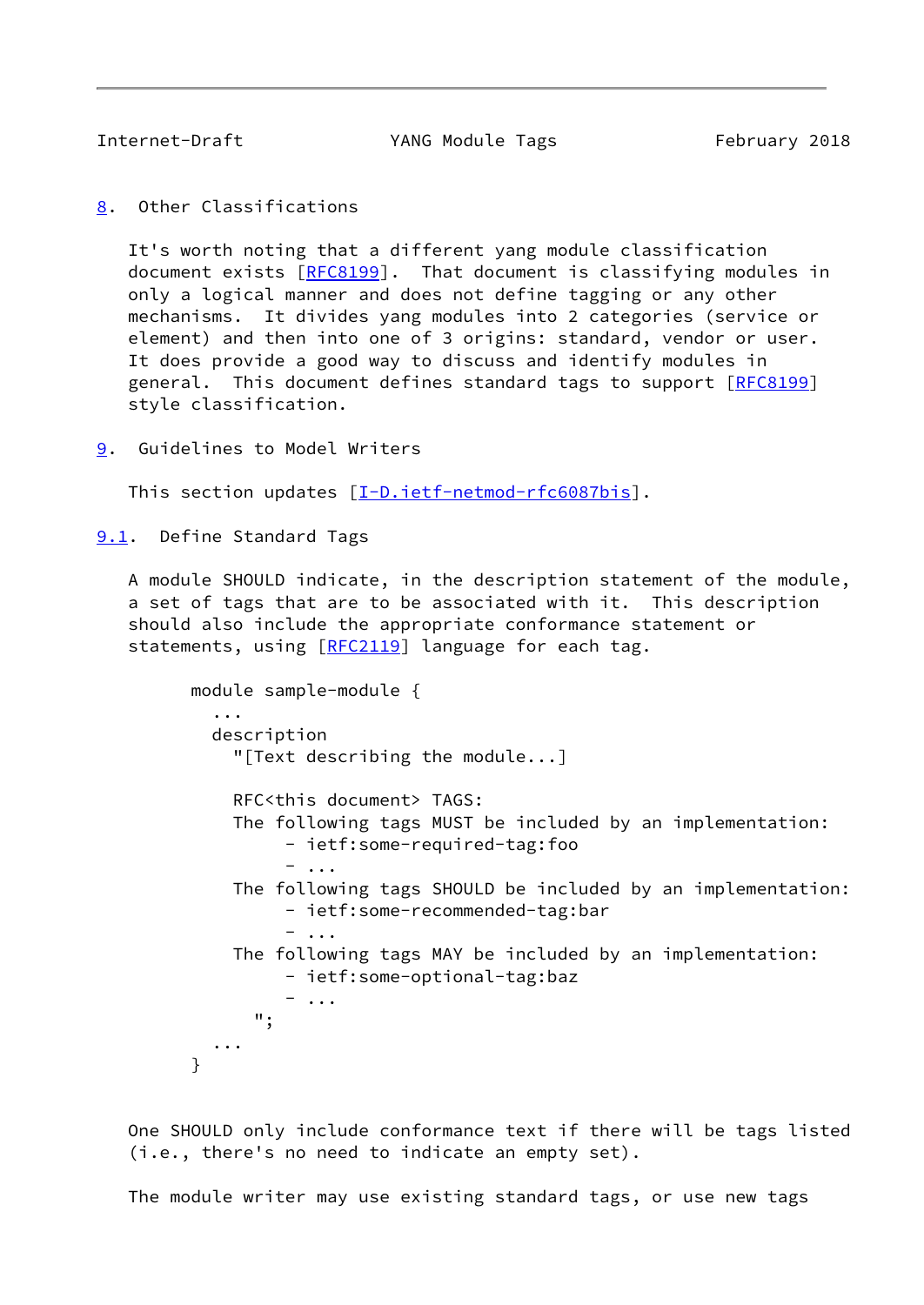defined in the model definition, as appropriate. New tags should be assigned in the IANA registry defined below, see [Section 10.2](#page-10-3) below.

Hopps, et al. **Expires August 29, 2018** [Page 9]

<span id="page-10-1"></span>Internet-Draft TANG Module Tags February 2018

<span id="page-10-0"></span>[10.](#page-10-0) IANA Considerations

<span id="page-10-2"></span>[10.1](#page-10-2). YANG Module Tag Prefix Registry

 This registry allocates tag prefixes. All YANG module tags SHOULD begin with one of the prefixes in this registry.

 The allocation policy for this registry is Specification Required [\[RFC5226](https://datatracker.ietf.org/doc/pdf/rfc5226)].

The initial values for this registry are as follows.

|         | prefix description                                                        |
|---------|---------------------------------------------------------------------------|
| ietf:   | IETF Standard Tag allocated in the IANA YANG Module<br>IETF Tag Registry. |
| vendor: | Non-standardized tags allocated by the module implementer.                |
| local:  | Non-standardized tags allocated by and for the user.                      |

 Other SDOs (standard organizations) wishing to standardize their own set of tags could allocate a top level prefix from this registry.

<span id="page-10-3"></span>[10.2](#page-10-3). YANG Module IETF Tag Registry

 This registry allocates prefixes that have the standard prefix "ietf:". New values should be well considered and not achievable through a combination of already existing standard tags.

The allocation policy for this registry is IETF Review [\[RFC5226](https://datatracker.ietf.org/doc/pdf/rfc5226)].

The initial values for this registry are as follows.

 [Editor's note: many of these tags may move to [\[I-D.ietf-rtgwg-device-model](#page-13-1)] if/when that document is refactored to use tags.]

|  | Description | Reference |
|--|-------------|-----------|
|  |             |           |
|  |             |           |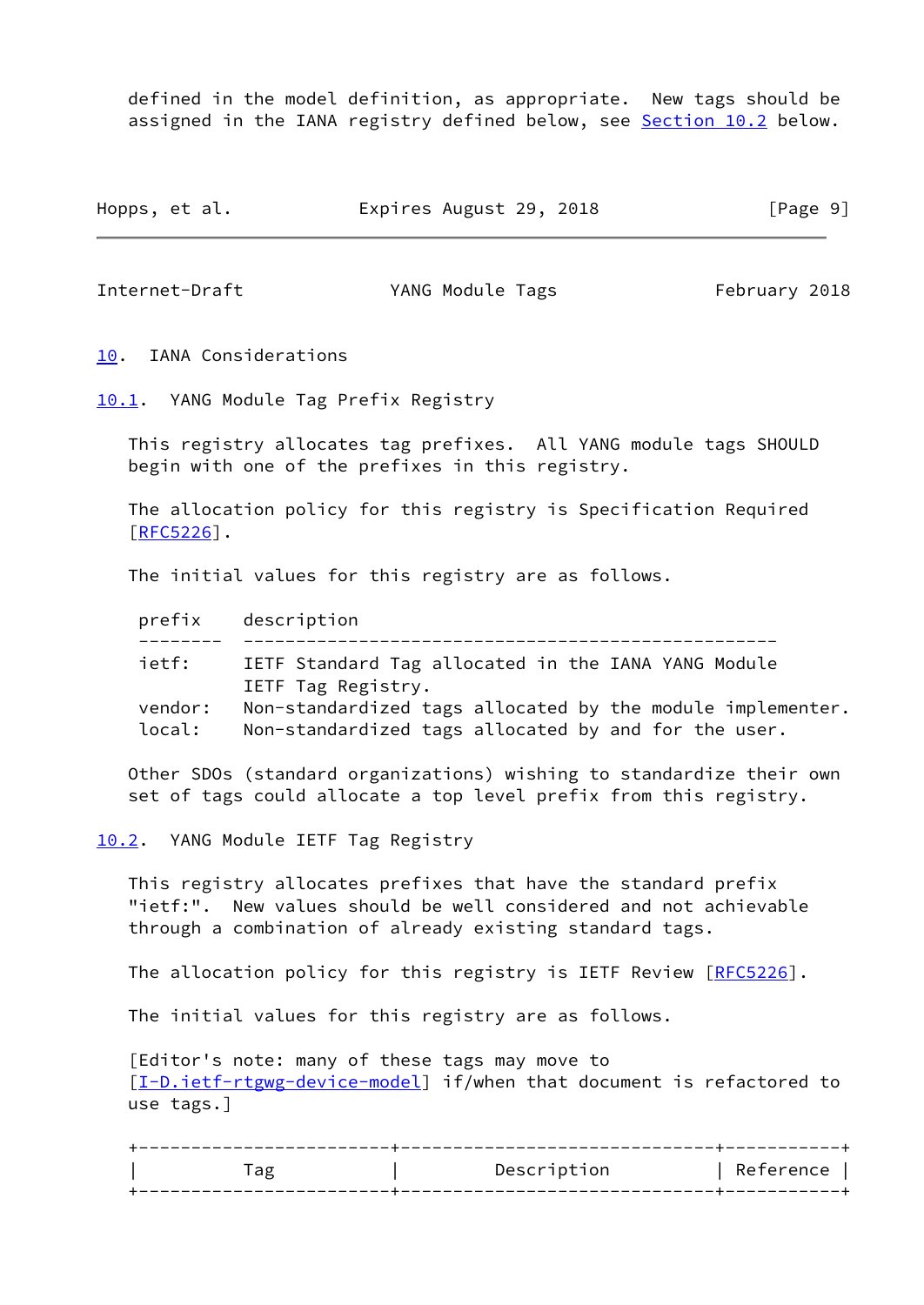| ietf:rfc8199:element  | A module for a network<br>element.               | <u>[RFC8199]</u> |
|-----------------------|--------------------------------------------------|------------------|
| ietf:rfc8199:service  | A module for a network<br>service.               | [REC8199]        |
| ietf:rfc8199:standard | A module defined by a<br>standards organization. | [RFC8199]        |

| Hopps, et al. | Expires August 29, 2018 | [Page 10] |
|---------------|-------------------------|-----------|
|               |                         |           |

| Internet-Draft          | YANG Module Tags                                                                   | February 2018       |
|-------------------------|------------------------------------------------------------------------------------|---------------------|
| ietf: rfc8199: vendor   | A module defined by a<br>vendor.                                                   | [REC8199]           |
| ietf:rfc8199:user       | A module defined by the<br>user.                                                   | [RFC8199]           |
| ietf:device:hardware    | A module relating to device<br>hardware (e.g., inventory).                         | [This]<br>document] |
| ietf:device:software    | A module relating to device<br>software (e.g., installed<br>$OS$ .                 | [This<br>document]  |
| ietf:device:gos         | A module for managing<br>quality of service.                                       | [This]<br>document] |
| ietf:protocol           | A module representing a<br>protocol.                                               | [This]<br>document] |
| ietf: system-management | A module relating to system<br>management (e.g., a system<br>management protocol). | [This<br>document]  |
| ietf:network-service    | A module relating to network<br>service (e.g., a network<br>service protocol).     | [This<br>document]  |
| ietf:oam                | A module representing<br>Operations, Administration,<br>and Maintenance.           | [This<br>document]  |
| ietf: routing           | A module related to routing.                                                       | [This]              |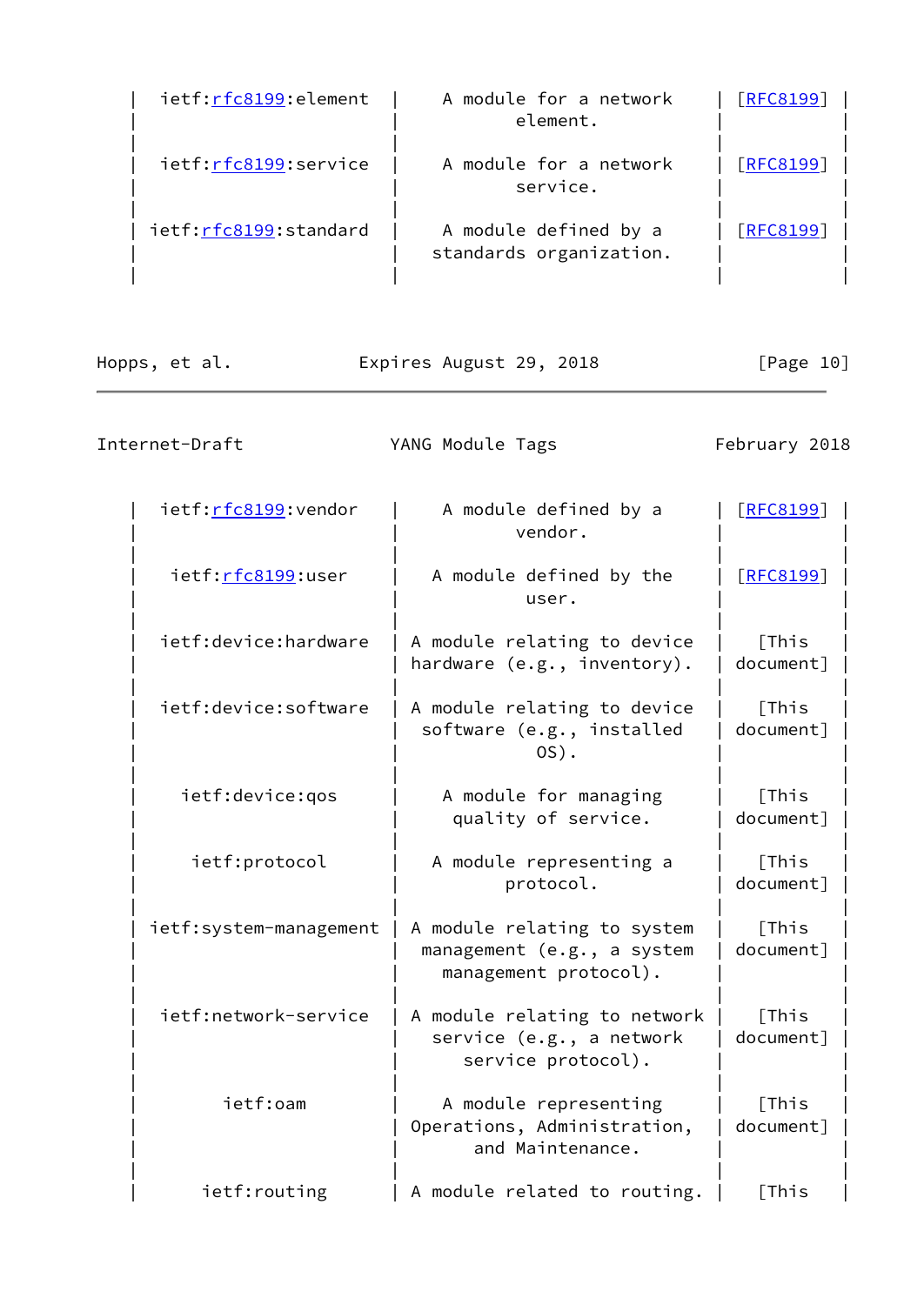|               |                  |                                                      | document]          |
|---------------|------------------|------------------------------------------------------|--------------------|
|               | ietf:routing:rib | A module related to routing<br>information bases.    | [This<br>document] |
|               | ietf:routing:igp | An interior gateway protocol<br>module.              | [This<br>document] |
|               | ietf:routing:egp | An exterior gateway protocol<br>module.              | [This<br>document] |
|               | ietf:signaling   | A module representing<br>control plane signaling.    | [This<br>document] |
|               | ietf:lmp         | A module representing a link<br>management protocol. | [This<br>document] |
| Hopps, et al. |                  | Expires August 29, 2018                              | [Page $11$ ]       |

<span id="page-12-2"></span>Internet-Draft TANG Module Tags February 2018

+------------------------+------------------------------+-----------+

Table 1: IETF Module Tag Registry

# <span id="page-12-1"></span>[11.](#page-12-1) References

# <span id="page-12-3"></span>[11.1](#page-12-3). Normative References

- <span id="page-12-0"></span> [I-D.ietf-netmod-rfc6087bis] Bierman, A., "Guidelines for Authors and Reviewers of YANG Data Model Documents", [draft-ietf-netmod-rfc6087bis-18](https://datatracker.ietf.org/doc/pdf/draft-ietf-netmod-rfc6087bis-18) (work in progress), February 2018.
- [RFC2119] Bradner, S., "Key words for use in RFCs to Indicate Requirement Levels", [BCP 14](https://datatracker.ietf.org/doc/pdf/bcp14), [RFC 2119](https://datatracker.ietf.org/doc/pdf/rfc2119), DOI 10.17487/RFC2119, March 1997, <[https://www.rfc-editor.org/info/rfc2119>](https://www.rfc-editor.org/info/rfc2119).
- [RFC5226] Narten, T. and H. Alvestrand, "Guidelines for Writing an IANA Considerations Section in RFCs", [RFC 5226](https://datatracker.ietf.org/doc/pdf/rfc5226), DOI 10.17487/RFC5226, May 2008, <[https://www.rfc-editor.org/info/rfc5226>](https://www.rfc-editor.org/info/rfc5226).
- [RFC7895] Bierman, A., Bjorklund, M., and K. Watsen, "YANG Module Library", [RFC 7895](https://datatracker.ietf.org/doc/pdf/rfc7895), DOI 10.17487/RFC7895, June 2016,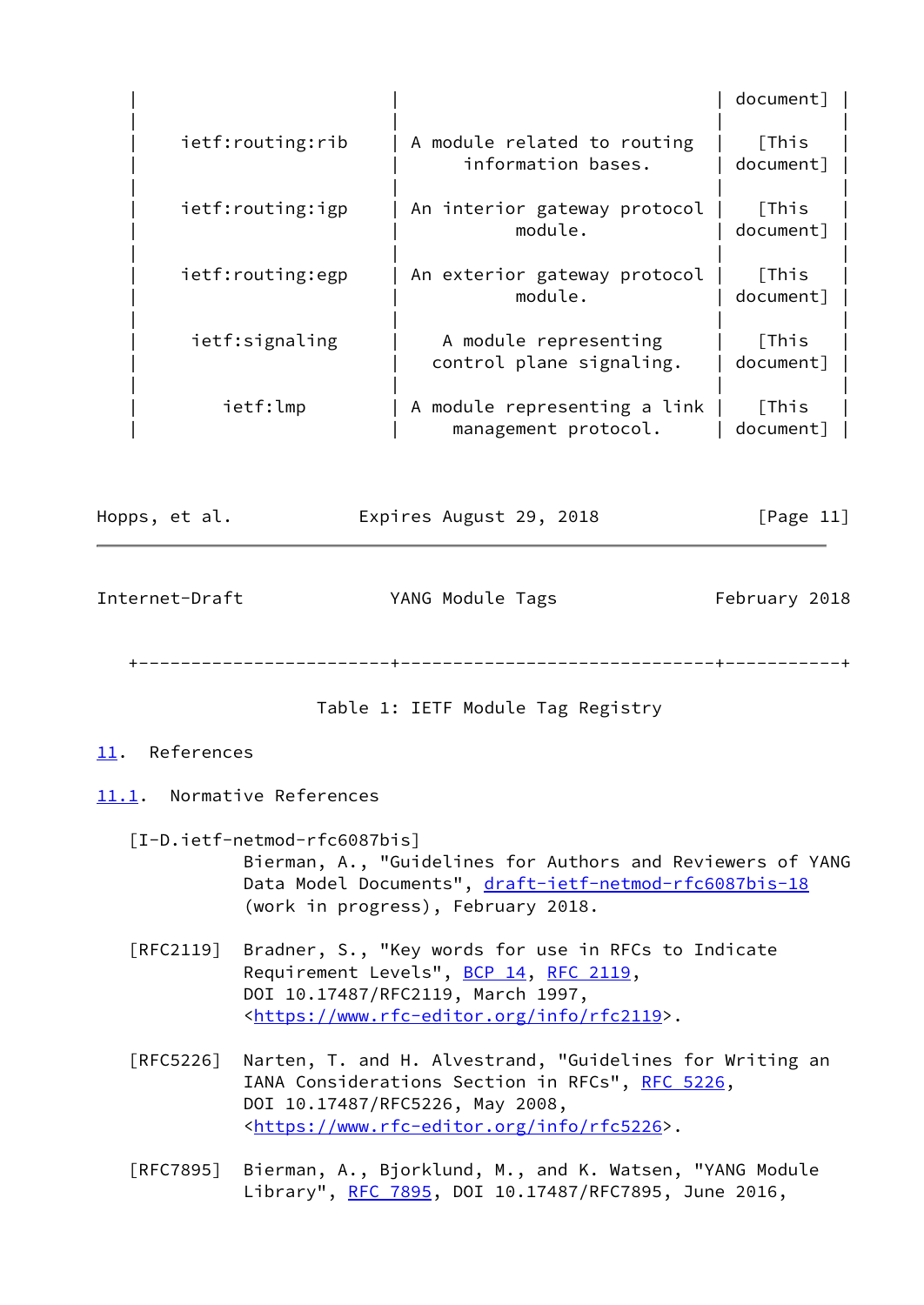<[https://www.rfc-editor.org/info/rfc7895>](https://www.rfc-editor.org/info/rfc7895).

- [RFC8199] Bogdanovic, D., Claise, B., and C. Moberg, "YANG Module Classification", [RFC 8199,](https://datatracker.ietf.org/doc/pdf/rfc8199) DOI 10.17487/RFC8199, July 2017, [<https://www.rfc-editor.org/info/rfc8199](https://www.rfc-editor.org/info/rfc8199)>.
- <span id="page-13-1"></span><span id="page-13-0"></span>[11.2](#page-13-0). Informative References
	- [I-D.ietf-rtgwg-device-model]

 Lindem, A., Berger, L., Bogdanovic, D., and C. Hopps, "Network Device YANG Logical Organization", [draft-ietf](https://datatracker.ietf.org/doc/pdf/draft-ietf-rtgwg-device-model-02) [rtgwg-device-model-02](https://datatracker.ietf.org/doc/pdf/draft-ietf-rtgwg-device-model-02) (work in progress), March 2017.

Authors' Addresses

 Christan Hopps Deutsche Telekom

Email: chopps@chopps.org

| Hopps, et al.                         | Expires August 29, 2018 | [Page 12]     |
|---------------------------------------|-------------------------|---------------|
| Internet-Draft                        | YANG Module Tags        | February 2018 |
| Lou Berger<br>LabN Consulting, L.L.C. |                         |               |

Email: lberger@labn.net

Dean Bogdanovic

Email: ivandean@gmail.com